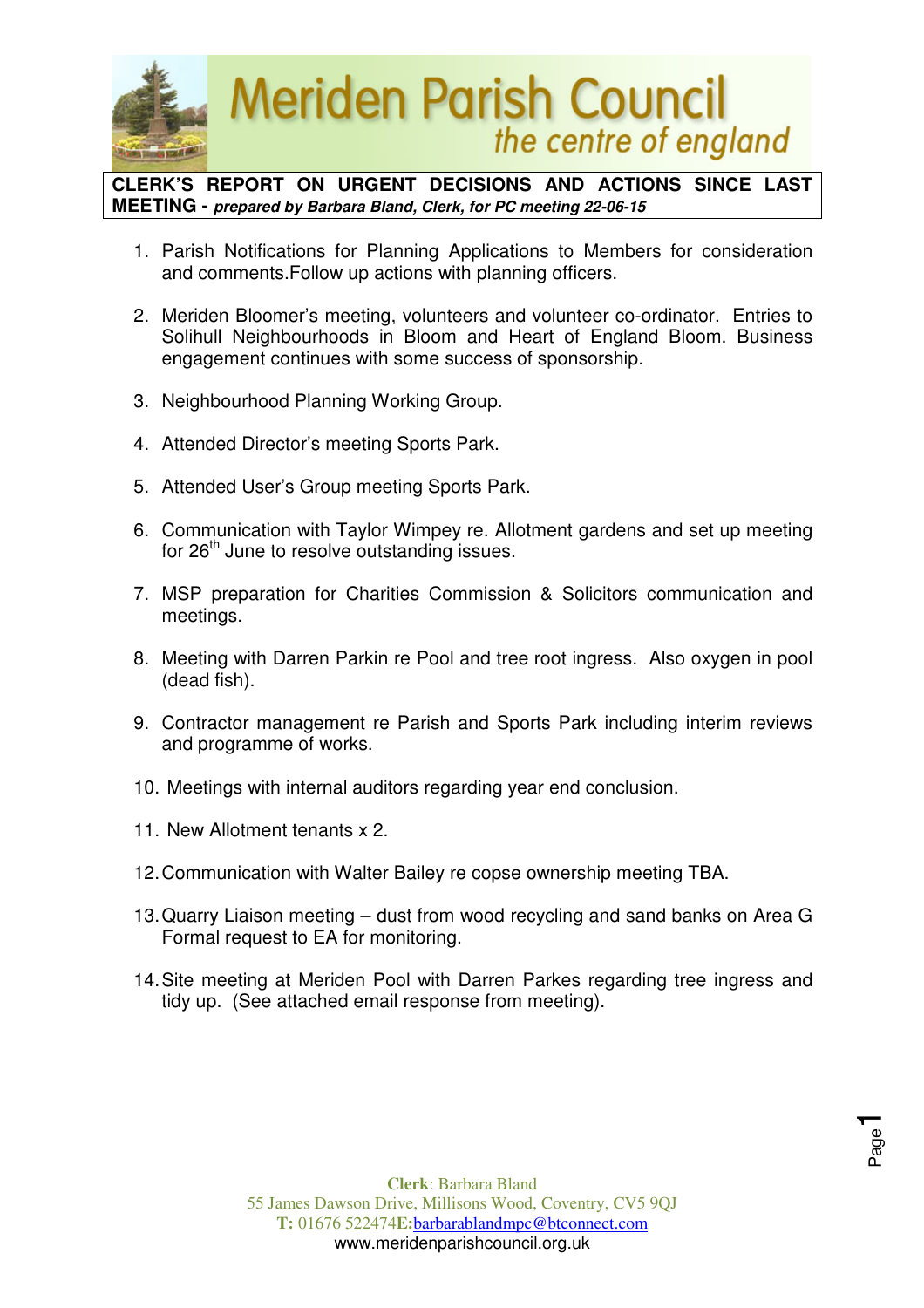

**COMMUNITY SURGERY 08 JUNE 2015** 

## **Neighbourhood Co-ordinator on secondment to Gardeners World therefore clerk hosted the surgery.**

Further to previous surgery issues and concerns the following remain outstanding and needs follow up, attention and actions from SMBC officers please:-

- 1. Email sent to Tammy Rowley last week from Cllr Lee requesting "Could I please get an update on this, I note that it is still overflowing today. I would also appreciate if you could confirm how often the waste bins are cleaned, I note that the one by the new bus stop on Main Road is turning green and could do with a clean which is next to Memorial Approach. (002/018 photos)
- 2. Email sent to Tammy Rowley last week as follows:- Good morning Tammy, I have received the email below from Cllr Paul Lee regarding the dog bin at the quarry entrance on Hampton Lane. Whilst the Parish Council take responsibility for the emptying of the dog bin adjacent to Stonebridge Golf entrance on Hampton Lane, the dog bin sited at the quarry entrance is the responsibility of SMBC. Could you please arrange for the emptying of this bin as an urgent response due to health &safety. Many thanks.

At yesterday's community surgery the following concerns/issues were raised with clerk action:-

3. Mr Daymond, 9 Leymere Close, regarding landscaping maintenance to Leymere Close. This is not being done by contactors. There are large nettles and thistles in amongst overgrowth which now stand above hedge height. This matter has been referred to Bruce previously, but any works undertaken is hit and miss.

Top of Leys Lane connecting to Service Road serving Fillongley Road – the surface of service road is breaking up and coming off.

The hedge that backs onto No 9 Leymere Close is 30' high and getting taller. It backs onto Digby Place. Bruce has looked into this before and it is believed Wendy Henry has attended site as the hedge is the responsibility of SMBC Housing. There is a need to reduce the height of the hedge as it is taking valuable light from adjoining properties. Nothing has been done thus far? Can someone please come out and meet with Mr Daymond? He can be contacted on 01676 523951.

4. Mrs Whiteman, 3 Digby Place. Emergency services recently called to attend to her sick husband and were unable to find No3. Bruce has had some signage put at the entrance to The Croft but it appears another sign is needed at the entrance to Digby Place that serves 3 bungalows from the top of cul de sac.

Page2